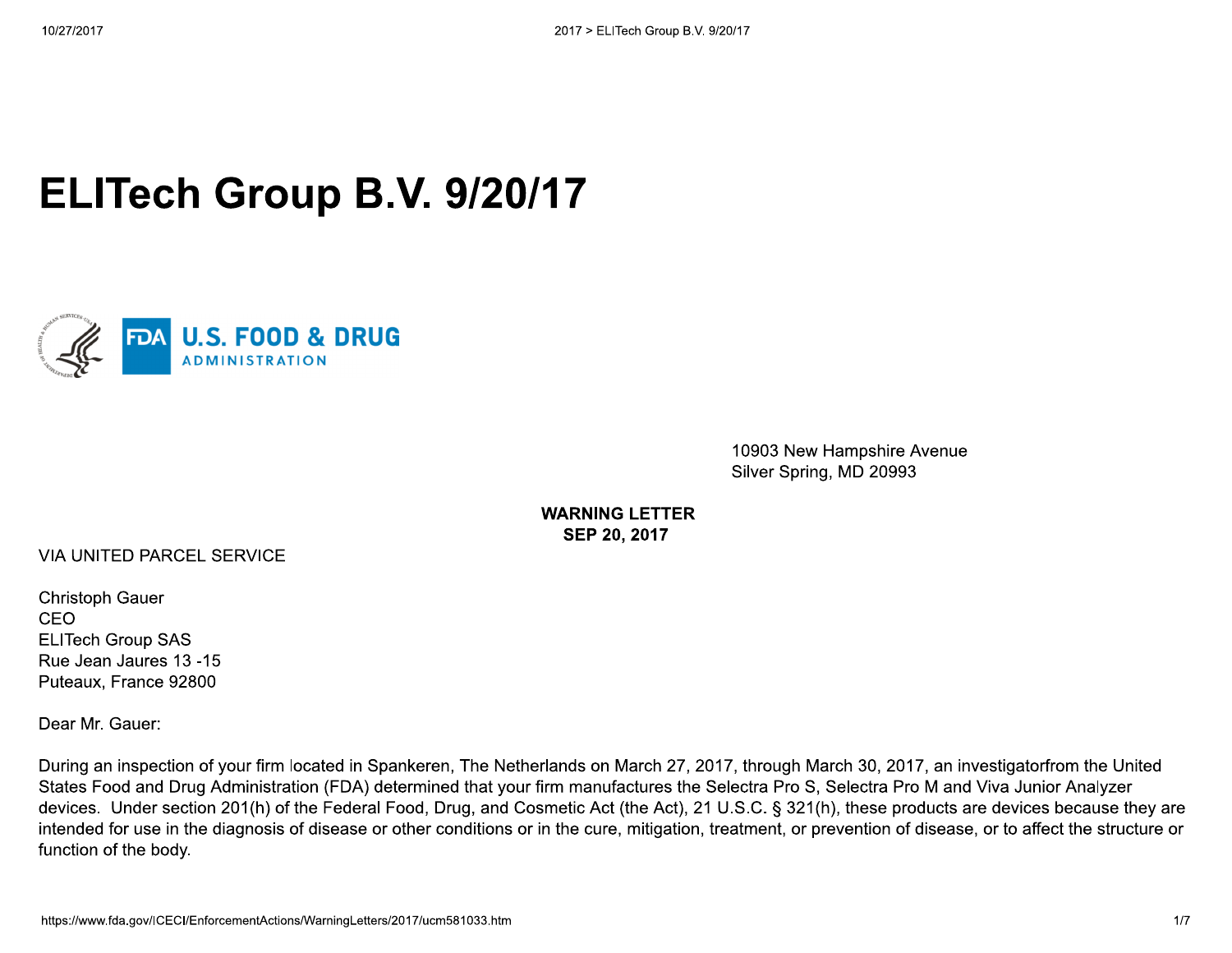This inspection revealed that these devices are adulterated within the meaning of section 501(h) of the Act, 21 U.S.C. § 351(h), in that the methods used in, or the facilities or controls used for, their manufacture, packing, storage, or installation are not in conformity with the current good manufacturing practice requirements of the Quality System requlation found at Title 21, Code of Federal Requlations (CFR), Part 820. We received a response from Mr. Maurice A.S.V.E. Verdaasdonk, Managing Director dated April 19, 2017, concerning our investigator's observations noted on the Form FDA 483 (FDA 483), List of Inspectional Observations, which was issued to your firm. We address this response below, in relation to each of the noted violations. These violations include, but are not limited to, the following:

1. Failure to adequately establish and maintain procedures for corrective and preventive action activities (CAPA) and failure to adequately document CAPA results as required by 21 CFR 820.100. For example:

a) Your firm's CAPA procedure, P73 V08.0 "CAPA Procedure", (multiple versions reviewed) does not include documented instructions covering the practice of postponing CAPAs. In addition, your procedure does not include the requirement for CAPA information to be disseminated to the individuals affected.

b) During the review of your firm's CAPA several deficiencies were noted, e.g., CAPA #239 was opened on 04/01/2016 as a result of an external audit finding associated with your firm's trending for products complaints. Trending did not take into account (potential) problems other than those related to dead on arrival devices and there is no evidence based on output of service activities to show that your top management was made aware of the complaint trending. Your CAPA was postponed on 11/04/2016 due to your site not having the budget. There was no documented investigation and/or assessment of whether temporary corrections could be put in place to mitigate the issue. Your CAPA record states that the CAPA was closed on 11/04/2016; however, your Management Representative indicated that the CAPA was actually in a postponed stage and was reopened on 12/22/2016 and remains opened.

Your firm's response dated April 19, 2017, is not adequate. Your firm provided a draft Remediation Plan (Gantt chart) outlining task and stated that you will provide detailed responses by Observation, with supporting documentation, approximately on a monthly basis. However, to date, no response or documentation has been submitted. Your firm's response(s) should include a description and evidence of implementation of corrections and corrective actions, which must consider systemic problems, to address this observation.

2. Failure to adequately establish and maintain procedures for receiving, reviewing, and evaluating complaints as required by 21 CFR 820.198. For example:

a) Your firm's complaint procedure, P67, "Complaint handling" (multiple versions reviewed) does not include the following requirements:

• A requirement that oral complaints are documented upon receipt;

• A requirement that when a complaint is not investigated, the manufacturer shall maintain a record that includes the reason no investigation was made and the name of the individual responsible for the decision not to investigate;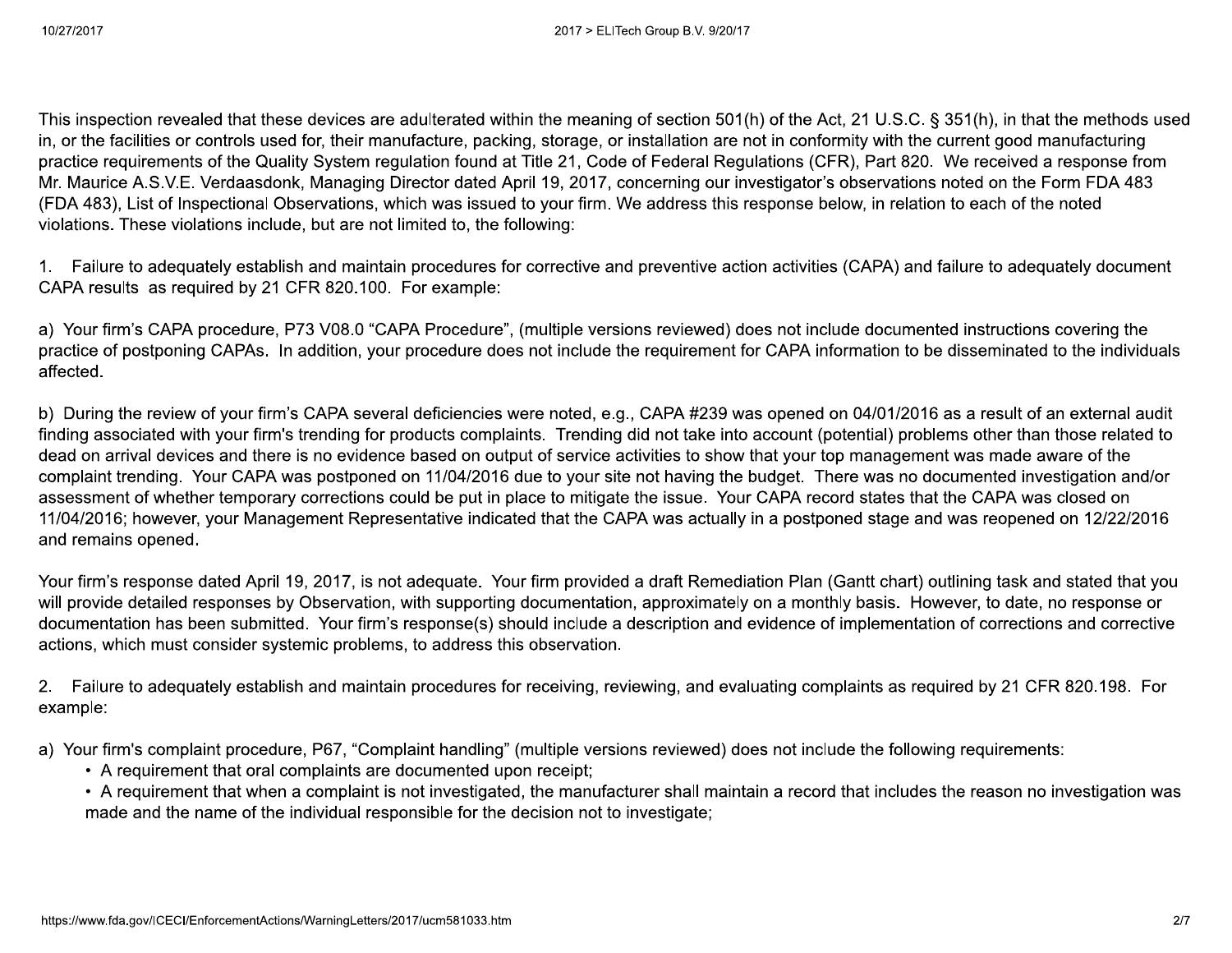• A requirement that the record of investigation shall include: the name of the device; the date the complaint was received; any unique device identifier (UDI), and any other device identification(s) and control number(s) used; the name, address, and phone number of the complainant; the nature and details of the complaint; the dates and results of the investigation; any corrective action taken; and any reply to the complainant.

b) Review of complaint files revealed that complaints were not investigated. For example: Complaint #3861 dated 11/09/2016, associated with the sample syringe on the ProM showing rusty residue was not investigated, Complaint #3913 dated 12/28/2016 associated with the (b)(4) and power connector being burnt out on the ProM Analyzer was not investigated, leaking unit Complaints #3475 and #3480 dated 09/04/2015 and 09/09/2015 respectively, associated with the Viva Junior Analyzer; Complaint #3208 and #3209 dated 09/25/2014, associated with the ProS Analyzer; and Complaint #3200 dated 09/16/2014, associated with the ProS Analyzer were not investigated.

c) A Management Representative explained that your U.S. sister site, does not communicate complaints to your firm unless they are unable to resolve the issue. However your firm's SOP requires that the U.S. sister site notifies your firm of any instrument related complaint within five working days. Your firm did not follow its own quality agreement in which your firm have documented complaint handling responsibilities and that required your U.S. sister site reports all instrument related complaints to your firm.

Your firm's response dated April 19, 2017, is not adequate. Your firm provided a draft Remediation Plan (Gantt chart) outlining task and stated that you will provide detailed responses by Observation, with supporting documentation, approximately on a monthly basis. However, to date, no response or documentation has been submitted. Your firm's response(s) should include a description and evidence of implementation of corrections and corrective actions, which must consider systemic problems, to address this observation.

3. Failure to adequately ensure that when the results of a process cannot be fully verified by subsequent inspection and test that the process shall be validated with a high degree of assurance and approved according to established procedure, as required by 21 CFR 820.75(a). For example, your firm did not validate your water system installed in 2010 which produces the purified water that is used for final product testing of the clinical analyzers (i.e., ProM, ProS, etc.), production of reagents, production of solution system, and other functional tests.

Your firm's response dated April 19, 2017, is not adequate. Your firm provided a draft Remediation Plan (Gantt chart) outlining task and stated that you will provide detailed responses by Observation, with supporting documentation, approximately on a monthly basis. However, to date, no response or documentation has been submitted. Your firm's response(s) should include a description and evidence of implementation of corrections and corrective actions, which must consider systemic problems, to address this observation.

4. Failure to adequately establish and maintain procedures to ensure that all purchased or otherwise received product and services conform to specified requirements as required by 21 CFR 820.50. For example:

a) Your firm's purchasing control procedure, P41, "The classification of suppliers", (multiple versions reviewed) does not include quality requirements that must be met by suppliers to ensure that they are able to deliver product according to specifications. In addition, your procedure does not include requirements for how external audits will be conducted and also how your firm will follow up with suppliers exceeding the vendor rating analysis (1%)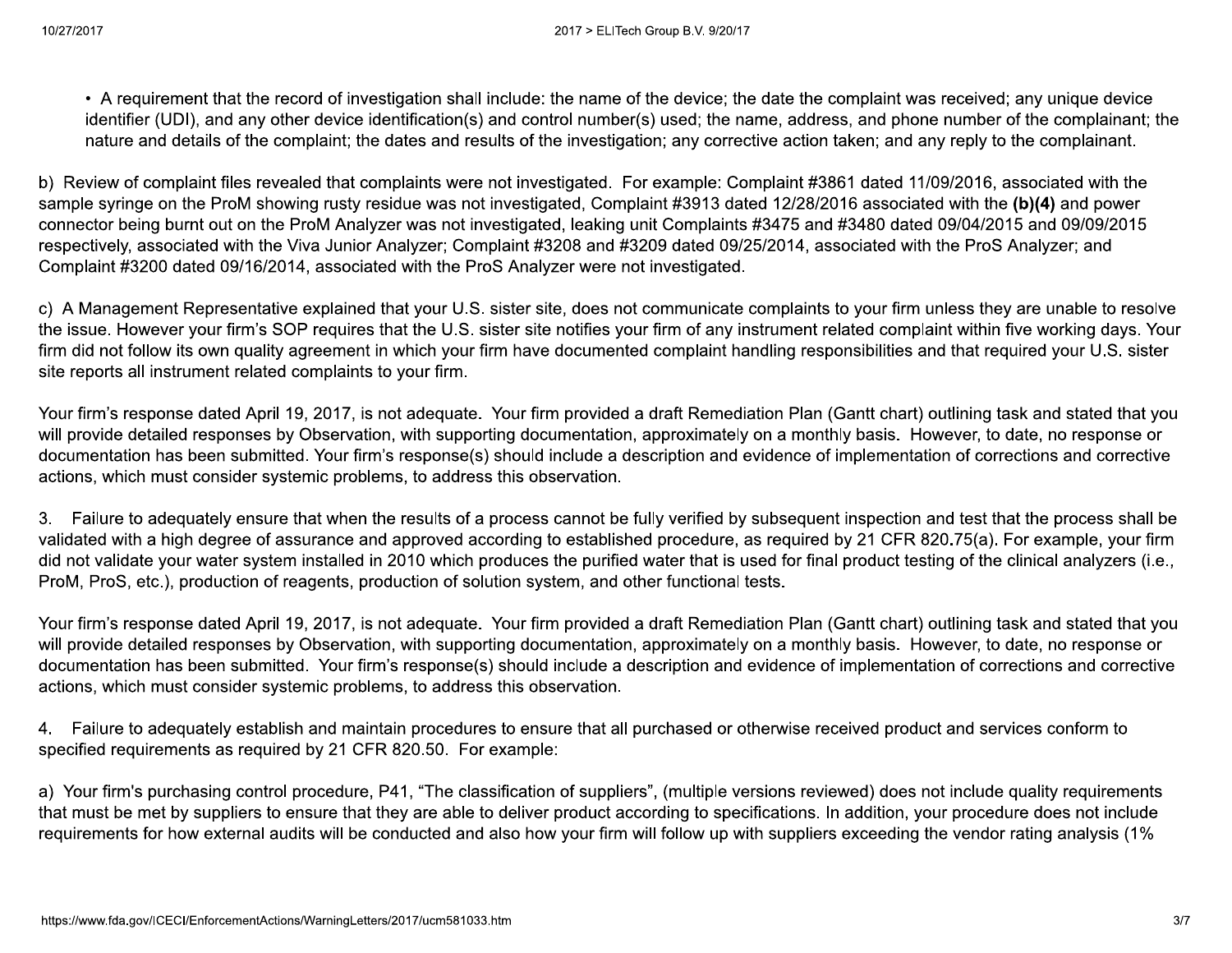threshold) which includes assessing the number of return parts. During the review of your firm's 2015 - 2016 quarterly vendors rating, a number of suppliers with over 10 returned parts exceeding the 1% threshold were noted and your firm did not follow up with the suppliers in any of these cases except for one firm.

b) Your firm did not qualify your supplier for the (b)(4)(PCBA board), on their ability to meet quality requirements. (b)(4) is used in the (b)(4) of the clinical analyzers to keep (b)(4). The only document available on file was the quotation document and supplier qualification card. It was noted during this inspection that the (b)(4) was the part which was most replaced in 2016 (17 total). According to the record since January 2014, there have been 22 complaints associated with a malfunctioning (b)(4) board.

Your firm's response dated April 19, 2017, is not adequate. Your firm provided a draft Remediation Plan (Gantt chart) outlining task and stated that you will provide detailed responses by Observation, with supporting documentation, approximately on a monthly basis. However, to date no response or documentation has been submitted. Your firm's response(s) should include a description and evidence of implementation of corrections and corrective actions, which must consider systemic problems, to address this observation.

5. Failure to adequately establish and maintain procedures for acceptance of incoming product, to be adequately inspected or tested to verify conformance to specification as required by 21 CFR 820.80 (b). For example, your firm did not implement adequate incoming acceptance activities for the Printed Circuit Boards (PCB) used within the clinical analyzer to ensure they meet specifications. Specifically, your firm's incoming acceptance activities for the PCB include; warehouse employee inspecting for box damage, quantity count, and comparing the purchase order to the delivery note. The PCB supplier conducts testing of PCBs for your firm; however, during acceptance activities, your firm did not receive any documentation (Certificate of Analysis or test results) from the supplier indicating that the tests were conducted and your firm did not inspect or test the PCBs at any stage within production to ensure the specifications were met, except for a functional test perform on the (b)(4). For example, the following PCB shipments: (b)(4) shipment received on 12/16/2016; (b)(4) shipment received on 01/10/2017; and System board shipment received on 01/30/2017 were accepted based on an inspection of box damage, quantity count, comparing the purchase order to the delivery note without inspecting, reviewing any test results or conducting any test to verify conformance to specification.

Your firm's response dated April 19, 2017, is not adequate. Your firm provided a draft Remediation Plan (Gantt chart) outlining task and stated that you will provide detailed responses by Observation, with supporting documentation, approximately on a monthly basis. However, to date no response or documentation has been submitted. Your firm's response(s) should include a description and evidence of implementation of corrections and corrective actions, which must consider systemic problems, to address this observation.

6. Failure to adequately establish and maintain procedures for installation and inspection instructions, and where appropriate, test procedures as required by 21 CFR 820.170(a). For example, your firm did not follow its own procedure, P65, "Installation and qualification of devices", (multiple version reviewed) which states that service personnel (distributors) should fill out and return completed installation and qualification reports after installation of an automatic analyzer (i.e. Pro M, Pro S, etc.). Since 2011, out of the (b)(4)(Pro M and Pro S) installed in the United States by your firm's sister site, only (b)(4) installation and qualification reports were returned. Your firm's System Support Manager confirmed that installation/qualification reports for these units installed in the United States market were not always returned.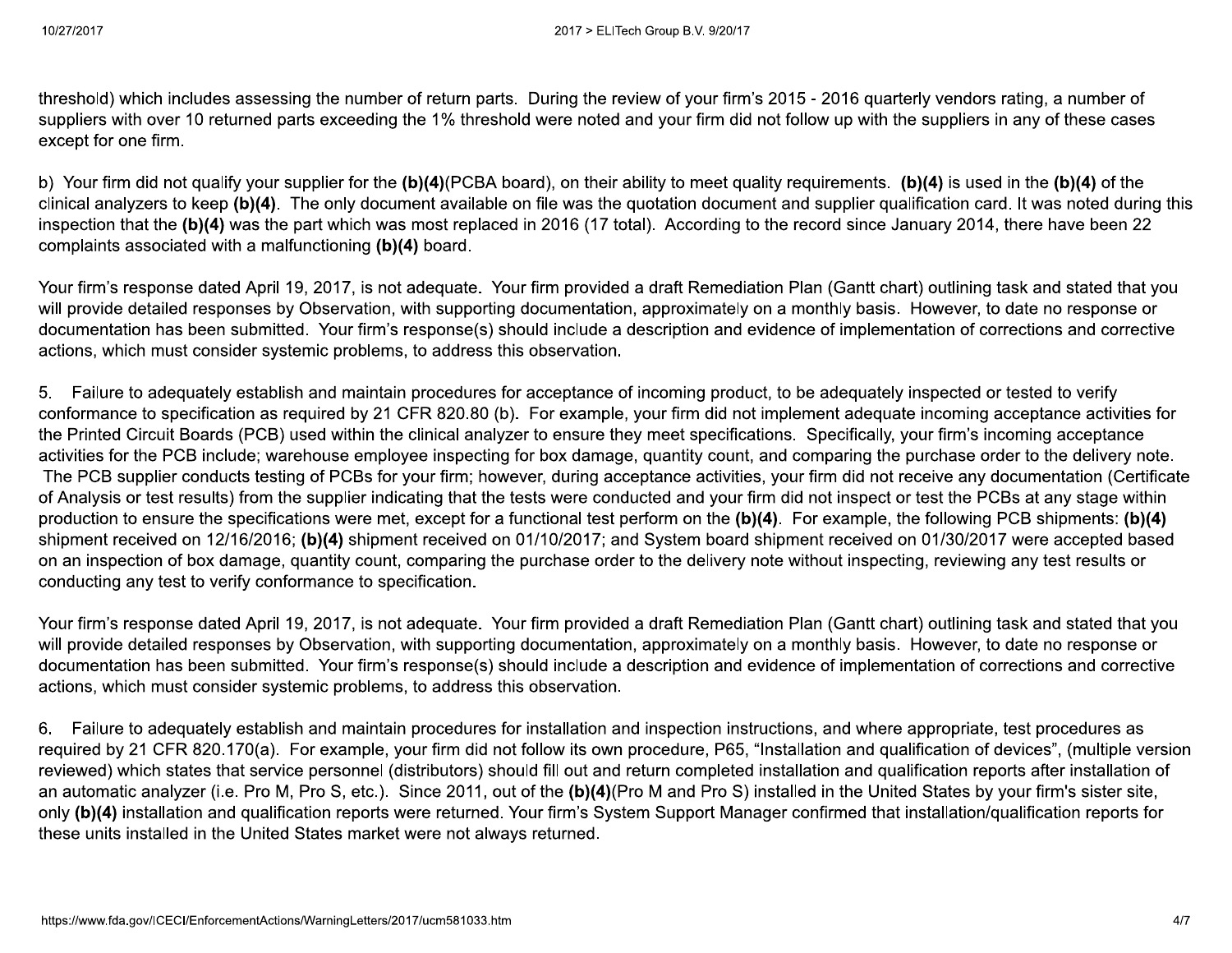Your firm's response dated April 19, 2017, is not adequate. Your firm provided a draft Remediation Plan (Gantt chart) outlining task and stated that you will provide detailed responses by Observation, with supporting documentation, approximately on a monthly basis. However, to date, no response or documentation has been submitted. Your firm's response(s) should include a description and evidence of implementation of corrections and corrective actions, which must consider systemic problems, to address this observation.

7. Failure to adequately establish and maintain procedures for quality audits as required by 21 CFR 820.22. For example, your internal quality audit procedure, P715 "Internal Quality audits" (multiple version reviewed) is inadequate as the procedure allows your firm to utilize your customer audits conducted at your firm's facility instead of your firm conducting its own internal audits at all times. It was noted during the review of your firm's internal audit plans from 2012 - 2016, that instead of your firm conducting internal audits of all areas mentioned in your plans you counted the external audits conducted during this time frames as your "internal audit" of those areas. Specifically, your 2014 audit plan for the following procedures; P66 Handling of repair and warranty parts procedure and P67 Complaint Handling were audited by your firm's customer (b)(4). Additionally, in 2016, procedure P81 Software Validation for software used in processes was audited by (b)(4). However, your firm's procedure does not explain how customer audits substitute your firm's internal audits to ensure that the external customer audit will focus on the quality system being in compliance with the established quality system requirements.

Your firm's response dated April 19, 2017, is not adequate. Your firm provided a draft Remediation Plan (Gantt chart) outlining task and stated that you will provide detailed responses by Observation, with supporting documentation, approximately on a monthly basis. However, to date, no response or documentation has been submitted. Your firm's response(s) should include a description and evidence of implementation of corrections and corrective actions, which must consider systemic problems, to address this observation.

Our inspection also revealed that your firm's Selectra Pro S, Selectra Pro M and Viva Junior Analyzer devices are misbranded under section 502(t)(2) of the Act, 21 U.S.C. § 352(t)(2), in that your firm failed or refused to furnish material or information respecting the device that is required by or under section 519 of the Act, 21 U.S.C. § 360i, and 21 CFR Part 803 - Medical Device Reporting. Significant violations include, but are not limited to, the following:

Failure to adequately develop and maintain written MDR procedures, as required by 21 CFR 803.17. After reviewing your firm's MDR procedure titled "Work Instruction W711-03 - Incident Reporting and Product Recall - US" (Doc No.: W711-03, Version: V04.0, Effective Date: 23-Mar-2017), the following issues were noted:

1. W711-03, Version: V04.0 does not establish internal systems that provide for timely transmission of complete medical device reports. Specifically, the following are not addressed:

a. Your firm should adjust your MDR procedure accordingly to include a process for submitting MDRs electronically in accordance with the Final Rule for electronic Medical Device Reporting (eMDR) published in the Federal Register on February 14, 2014. In addition, if your firm has not established an eMDR account in order to submit MDRs electronically, your firm should do so as soon as possible.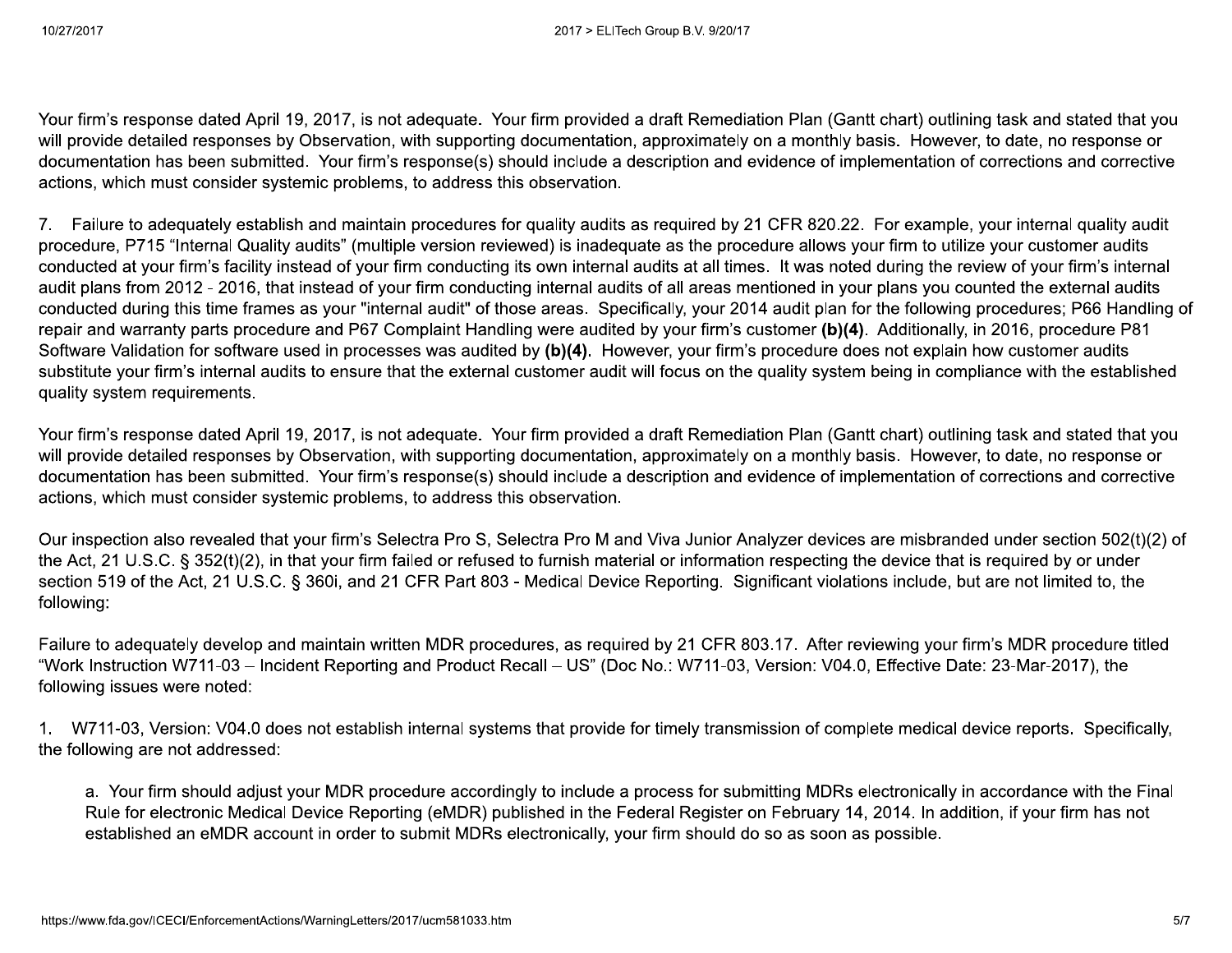2. W711-03, Version: V04.0, does not establish internal systems that provide for timely and effective identification, communication, and evaluation of events that may be subject to MDR requirements. For example:

a. Your procedure includes the definition for the term "MDR reportable event" found in 21 CFR 803.3. Your procedure omits definitions of the terms "become aware," "serious injury," "malfunction," and "caused or contributed" from 21 CFR Part 803.3 and the definition for the term "reasonably suggests," found in 803.20(c)(1). The exclusion of the definitions for these terms from the procedure may lead your firm to make an incorrect reportable decision when evaluating a complaint that may meet the criteria for reporting under 21 CFR 803.50(a).

3. W711-03, Version: V04.0, does not establish internal systems that provide for a standardized review process to determine when an event meets the criteria for reporting under this part. For example:

- a. There are no instructions for conducting a complete investigation of each event and evaluating the cause of the event.
- b. Your procedure, as written does not specify who makes the decision for reporting events to FDA.
- c. There are no instructions for how your firm will evaluate information about an event to make MDR reportable determinations in a timely manner.
- W711-03, Version: V04.0, does not describe how your firm will address documentation and record-keeping requirements, including:  $4<sub>1</sub>$ 
	- a. Documentation of adverse event related information maintained as MDR event files.
	- b. Information that was evaluated to determine if an event was reportable.

c. Documentation of the deliberations and decision-making processes used to determine if a device-related death, serious injury, or malfunction was or was not reportable.

d. Systems that ensure access to information that facilitates timely follow-up and inspection by FDA.

The adequacy of your firm's response dated April 19, 2017, cannot be determined at this time. Although, your firm's response states that corrections are planned, in progress, or even completed, and your statements appear to be adequate from a technical perspective, your firm did not include all of the documentation or evidence for the activities listed in the Remediation Project Plan (ref. Gantt QMS Remediation Plan – 20170419 dated April 17, 2017). Your firm's response should include a description and evidence of implementation of corrections and corrective actions, which must consider systemic problems, to address this observation.